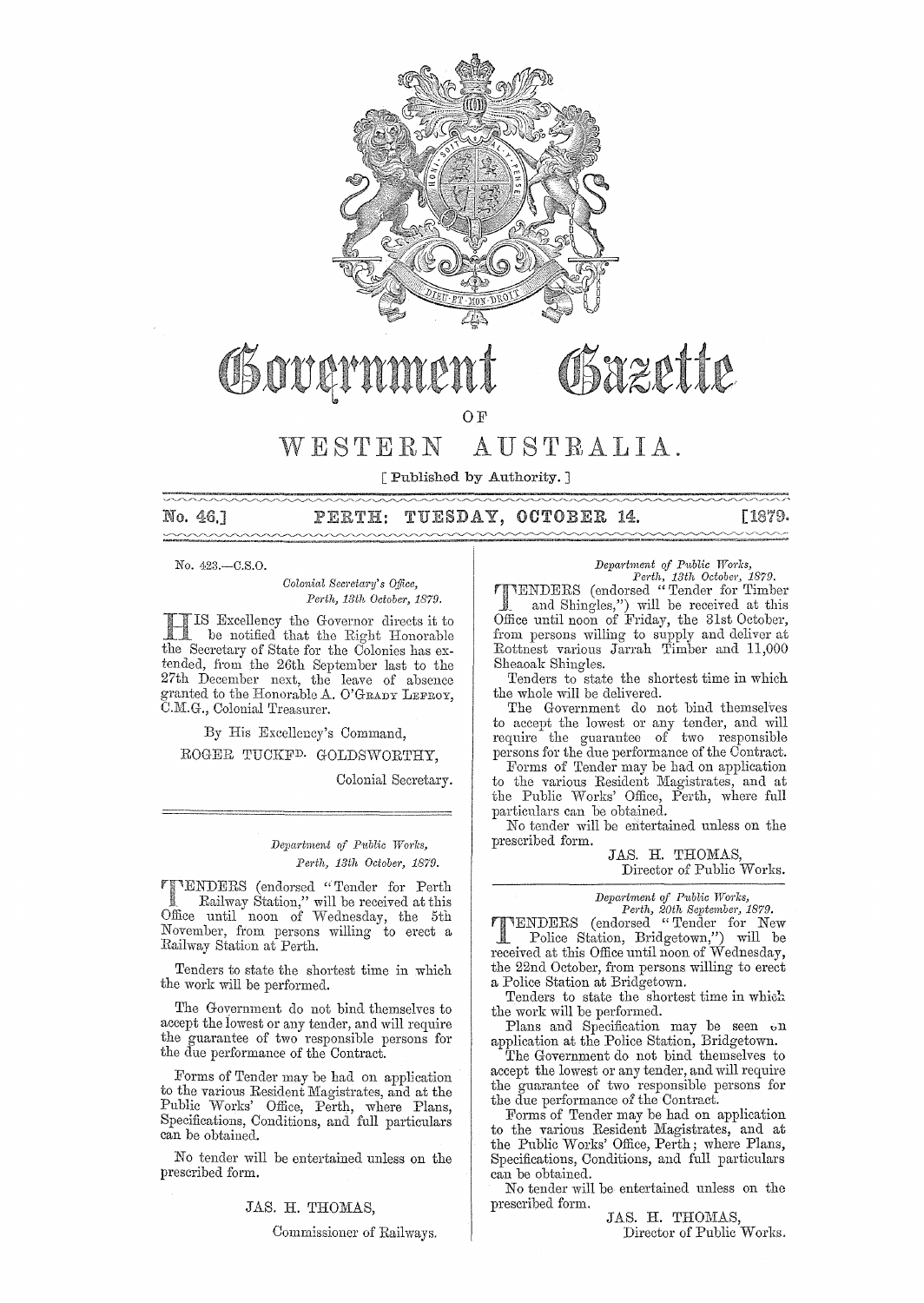# Tenders for Annual Contracts for the Year 1880.

No. 420.-C.S.O.

#### *Colonial Secretcwy'* 8 *o.ffice, Perth, 4th October, 1879.*

TENDERS FOR COLONIAL AND CONVICT SERVICE, (endorsed "Tender for........" as the case may be) will be received at this Office until noon of WEDNES-DAY, the 12th NOVEMBER, 1879, from persons willing to contract for the for ......... " *as the case may be)* will be received at this Office until noon of WEDNES-DAY, the 12th NOVEMBER, 1879, from persons willing to contract for the performance of the following Services during the year 1880 :-

#### 1.-General Supplies

Of the following articles at the undermentioned Stations; to be delivered in such quantities and at such times as may be required :-

At Perth. Fremantle, Albauy, Bunbury, York, Newcastle, Champion Bay, Guildford, Busselton, Williams, Rottnest Island:

Fresh Meat @ per lb.

Salt Beef @ per ID.

20 per cent. Flour, @ per 10., and @ per ton of  $2240$  ths.

Fine Flour, @ per fb.

Bread made from 20 per cent. Flour, @ per lb.

Ditto from Fine Flour, @ per lb.

Tea, Sago, Blue, Soda, Candles, Sugar, Oatmeal, Linseed Meal, Starch, Potatoes, Candle wick, Cotton wick, Keepe wick, Rice, Soap, Tobacco, Salt, Bran, Coffee, Coffee Ground, Hops, Arrow-root, Butter, Pepper, Mustard, Chees

Sheeting Calico, @ per yard.

Separate samples of all but Meat and Vegetables must accompany tenders for each service.

Gin, Brandy, Wine, Porter (Bottled), Vinegar, Lime Juice, Milk, @ per gallon; Colza, Kero-sene, and Whale Oil, @ per gallon.

Pipes, @ per dozen.

Eggs, @ per dozen.

Leeches, @ per dozen.

Coir for beds, @ per cwt.

- Firewood, @ per cord of 128 feet, to consist of Banksia, to be delivered and stacked by the Contractor when and where required, and sub-<br>ject to measurement on delivery.
- Firewood for Rottnest to be Banksia wood, in billets of 9 inches diameter and three feet in length.
- Firewood for Breaksea Island, King George's<br>Sound, to be @ per cord delivered on the Island.
- Firewood for Fremantle to be @ per cord,<br>delivered at the Government Jetty, North Fremantle.

The Government reserves the right to cancel the Contract for Meat at the end of March, 1880, if it thinks it desirable to do so.

Tender to be endorsed " Tender for General Supplies *for 1880."* 

2.-FORAGE

For such Horses as may be employed in the Service during the year 1880, at Geraldton, Fremantle, and Perth:-

Hay, @ per ton.

Barley, @ per bushel.

Bran, @ per lb.

The daily ration of each horse is 1815s. of Hay, and 915s. of Corn; and Tenders must state the rate per diem for each horse. The forage must be delivered at the Contractor's expense, and at such places in the district as the horses may from time to time be stationed, and in quantities not exceeding one month's supply.

Tender to be endorsed " Tender for Forage."

#### 3.-CARTAGE

That may be required at Perth and Fremantle, during the year 1880.

Tenders must state the rate per trip and per day, for one, two, or three-horse teams respectively.

Tender to be endorsed " Tender for Cartage."

#### 4. TRANSPORT

Between the undermentioned places during the year 1880:-

Perth and Fremantle, and *vice versa*, Passengers, at per head; Freight, at per ton.

Fremantle and Rottnest, and *vice versa* ) at  $\mathfrak{P}$  trip.

Perth and Rottnest, and *vice versa* 

Tender to be endorsed " Tender for Transport."

#### 5.-SWEEPING

During the year 1880, at Perth, Fremantle, Champion Bay, and Albany.

Tender to be endorsed " Tender for Sweeping Chim $nies.$ 

#### 6. - CESS PITS.

To empty Cess Pits and Dry Earth Closets during the year 1880, at Perth, Fremantle, Albany, Bunbury, Vasse, York, Toodyay, and Champion Bay. Tender to be endorsed " Tender for Cess Pits."

Tenders for Convict Service are required for Fremantle Station only.

The Government does not bind itself to accept the lowest or any tender for any of the above-named services, and reserves to itself the right of accepting a portion of a tender.

The whole of the supplies to be of unexceptionable quality, and subject to approval or rejection by officers or persons duly deputed by the Government.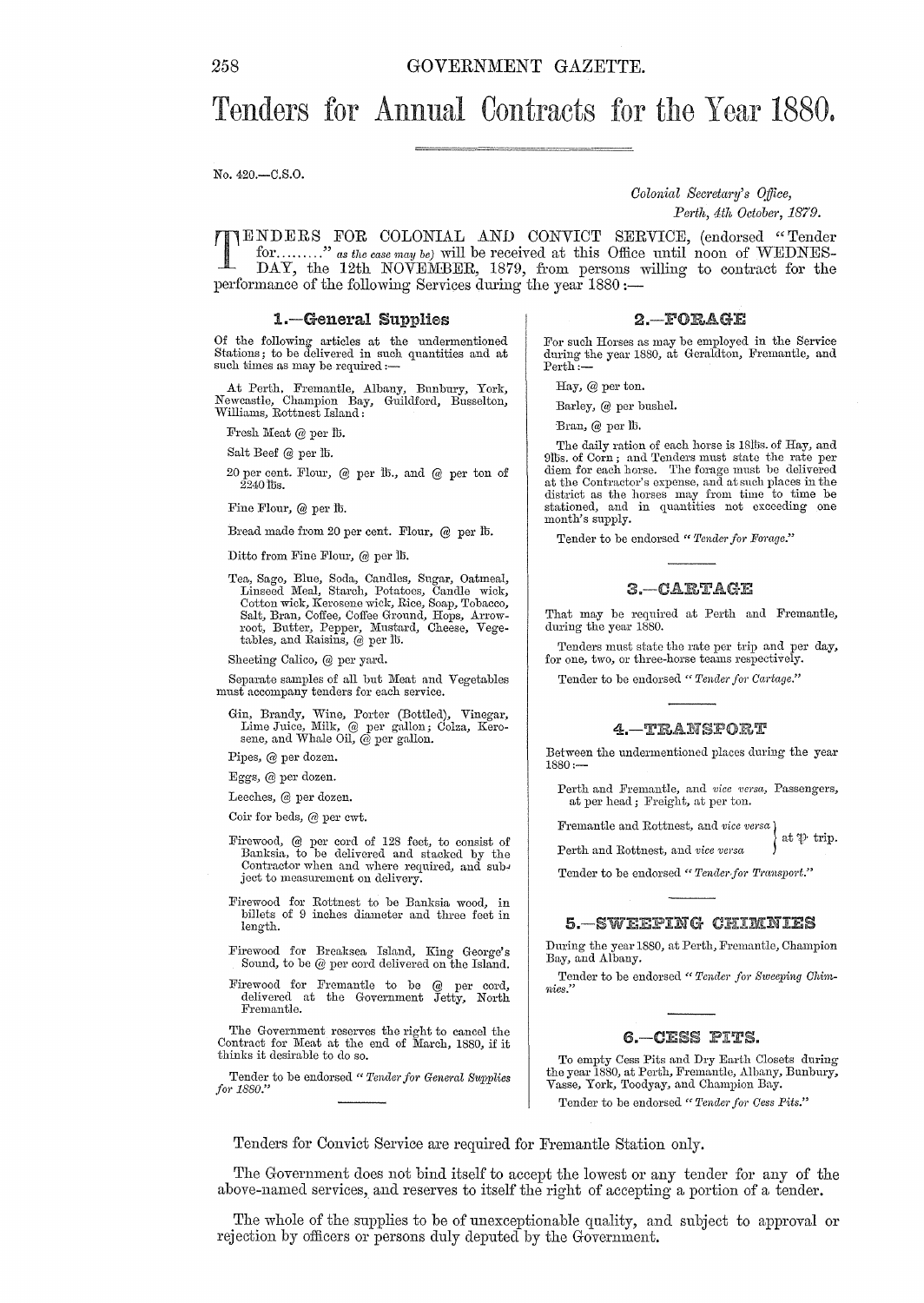#### Tenders for Annual Contracts for the Year 1880. - (Continued.)

The flour to be warranted to keep good for six months after delivery.

Fresh Meat to be delivered daily, when the Government or its representative may consider it practicable, and in proportion of three days' supply of Mutton to four days' supply of Beef per week, or alternate days of each. When Beef is issued, fore and hind quarters, or portions thereof, are to be delivered alternately; six inches at least to be cut off the hough and neck bones. Mutton to be delivered in carcasses, excluding heads, necks, shanks below the knee, and hough joints.

The supplies to be delivered at such places and times as may be required by the Government or persons deputed by it.

The ordinary ration of Vegetables to consist of 1<sup>th</sup>. of Potatoes; but when demanded by the Government, and in season, the following equivalents must be supplied twice a week: Pumpkins, 2lbs.; or Turnips, Carrots, or  $\bar{\text{C}}$ abbage,  $1\frac{1}{2}$ lbs.; or Onions,  $\frac{1}{4}$ lb., for every pound of Potatoes.

All supplies must be delivered in good and sound packages; Corn and Flour sacks, and Oil casks, 'will be returned to the Oontractors; other packages will be retained free of charge.

The Contractors will be liable for any expense which may be incurred by the Government in consequence of the non-performance of their contracts.

Payments to be made monthly, and for general supplies for the quantities actually consumed in the month.

No transfer of any Contract will be permitted, without the *previous consent* of the Government.

*Fach Tender must bear the bona fide signatures of two responsible and approved sureties,* who will be required to be bound for the due performance of the Contract, under a penalty of about one-fourth of the estimated sum to be paid under each Oontract. Parties are requested to be careful in drawing up their Tenders, which should be in strict conformity with this Notice.

Forms of Tender on Oonvict Service may be had on application to the Oomptroller's Office Fremantle, and on Oolonial Service to the various Resident Magistrates, and at the Public Offices, Perth; and no tender will be entertained unless rendered on the prescribed form. It is not necessary to forward *duplicate* tenders; *one* tender form properly filled up and witnessed, both as regards the Oontractor and his sureties, will suffice.

By His Excellency's Command,

ROGER TUCKF<sup>D.</sup> GOLDSWORTHY,

Oolonial Secretary.

No. 421.-C.S.0.

*Colonial Secretary's Office, Perth, 4th Octobe1', 1879.* 

TENDERS FOR POLICE SERVICE (endorsed "Tender for ........." *as the case may be*) will be received at this Office until noon of WEDNESDAY, 12th NOVEMBER, 1879, from persons willing to contract for the performance of the fo will be received at this Office until noon of WEDNESDAY, 12th NOVEMBER, 1879, from persons willing to contract for the performance of the following Services during the year **1880:-**

#### 1.-SHOEING POLICE HORSES

.A.t the undermentioned Police Stations during the year 1880:-

> .A.lbany .A.lbany Road, 131 miles Albany Road, 36 miles Baylup Bannister Bunbury Blackwood, No. 1 Station BlackwoodBridge Beverley Busselton

Champion Bay Dongarra Esperance Bay Fremantle Guildford Gingin Gordon River Greenough Harvey J arrahdale 28 mile on Pinjarrah Road Kojonup Lakes

Mandurah Minninup Mount Barker Northampton Northam Newcastle Perth Pinjarrah Victoria Plains Williams River York Youndegin Sharks Bay, delivered at Champion Bay Roebourne, to be delivered on Fremantle Jetty

Tenders to state the rate per set, and for removes.

Police Horses to be shod to the satisfaction of the Officer in charge of the District.

Horses not in the Police Force, but the property of the Local Government, must be shod at the same rate as Police Horses.

Tenders to be endorsed " Tender for Shoeing Horses."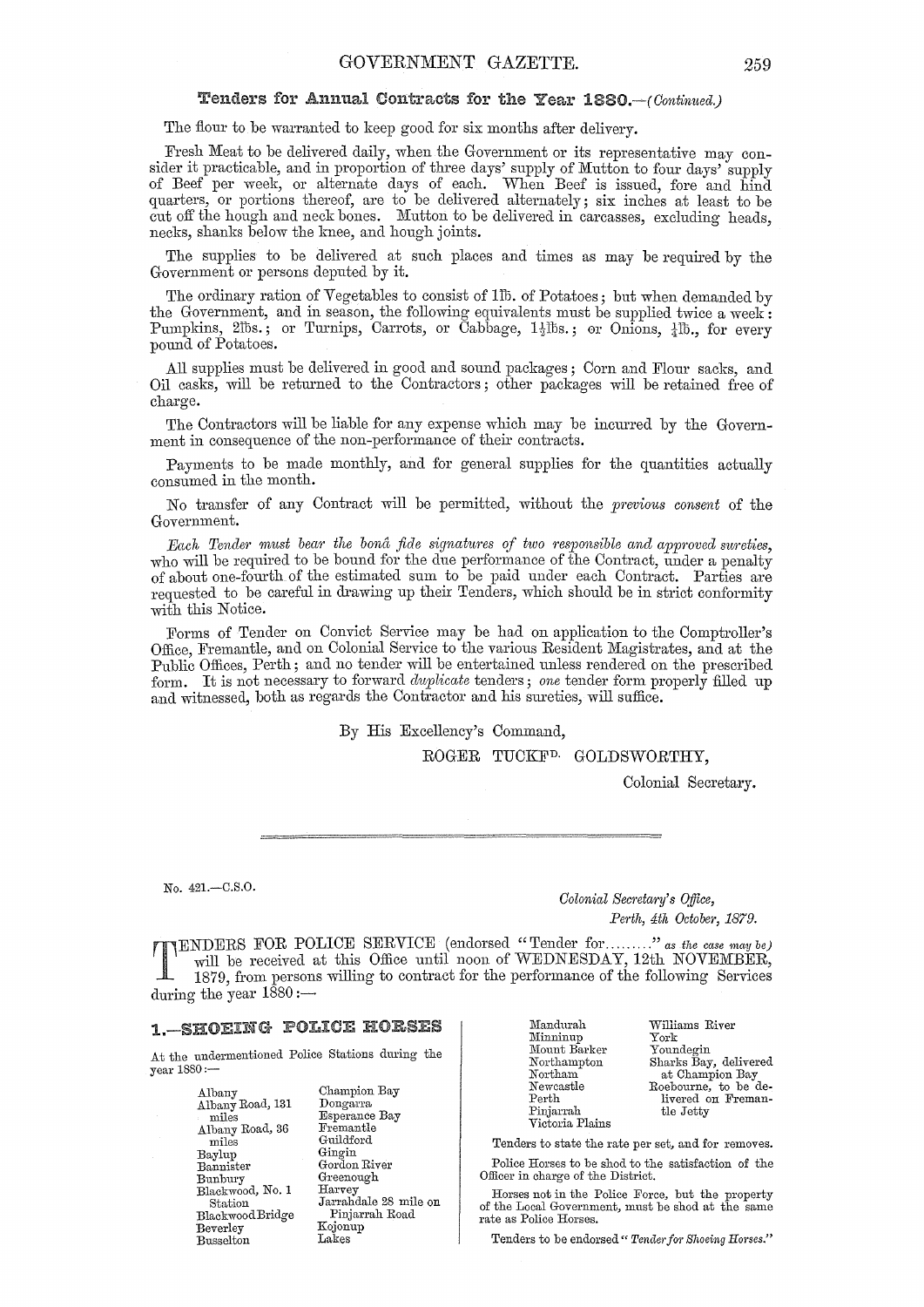#### Tenders for Annual Contracts for the year 1880.-(Continued.)

#### 2.-BARLEY or OATS for LICE HORSES for 1880.

To be supplied in the undermentioned quantities, at the several Police Stations named, at per bushel of 50 liis.

|                                                                                                                                                                                                                                                                                                                                                                                                                                                                                                                                                              | Bushels, |
|--------------------------------------------------------------------------------------------------------------------------------------------------------------------------------------------------------------------------------------------------------------------------------------------------------------------------------------------------------------------------------------------------------------------------------------------------------------------------------------------------------------------------------------------------------------|----------|
| Albany                                                                                                                                                                                                                                                                                                                                                                                                                                                                                                                                                       | 500      |
| Albany Road, 131 miles                                                                                                                                                                                                                                                                                                                                                                                                                                                                                                                                       | 330      |
| Albany Road, 36 miles                                                                                                                                                                                                                                                                                                                                                                                                                                                                                                                                        | 462      |
|                                                                                                                                                                                                                                                                                                                                                                                                                                                                                                                                                              | 250      |
| Bannister                                                                                                                                                                                                                                                                                                                                                                                                                                                                                                                                                    | 462      |
| Bunbury                                                                                                                                                                                                                                                                                                                                                                                                                                                                                                                                                      | 462      |
| Blackwood, No. 1 Station                                                                                                                                                                                                                                                                                                                                                                                                                                                                                                                                     | 132      |
| Bridge<br>Do.                                                                                                                                                                                                                                                                                                                                                                                                                                                                                                                                                | 132      |
|                                                                                                                                                                                                                                                                                                                                                                                                                                                                                                                                                              | 132      |
| Busselton                                                                                                                                                                                                                                                                                                                                                                                                                                                                                                                                                    | 330      |
| Champion Bay                                                                                                                                                                                                                                                                                                                                                                                                                                                                                                                                                 | 264      |
|                                                                                                                                                                                                                                                                                                                                                                                                                                                                                                                                                              | 198      |
| Esperance Bay                                                                                                                                                                                                                                                                                                                                                                                                                                                                                                                                                | 132      |
| $\begin{minipage}{.4\linewidth} \textbf{Frame} \end{minipage} \begin{minipage}{.4\linewidth} \textbf{Frame} \end{minipage} \begin{minipage}{.4\linewidth} \textbf{Frame} \end{minipage} \begin{minipage}{.4\linewidth} \textbf{Frame} \end{minipage} \begin{minipage}{.4\linewidth} \textbf{Frame} \end{minipage} \begin{minipage}{.4\linewidth} \textbf{Frame} \end{minipage} \begin{minipage}{.4\linewidth} \textbf{Frame} \end{minipage} \begin{minipage}{.4\linewidth} \textbf{Frame} \end{minipage} \begin{minipage}{.4\linewidth} \textbf{Frame} \end$ | 264      |
| Guildford                                                                                                                                                                                                                                                                                                                                                                                                                                                                                                                                                    | 462      |
|                                                                                                                                                                                                                                                                                                                                                                                                                                                                                                                                                              | 132      |
| Gordon River                                                                                                                                                                                                                                                                                                                                                                                                                                                                                                                                                 | 300      |
| Greenough                                                                                                                                                                                                                                                                                                                                                                                                                                                                                                                                                    | 198      |
|                                                                                                                                                                                                                                                                                                                                                                                                                                                                                                                                                              | 350      |
| Jarrahdale, 28-mile on Pin- $\}$                                                                                                                                                                                                                                                                                                                                                                                                                                                                                                                             | 250      |
| jarrah Road $\ldots$<br>Kojonup                                                                                                                                                                                                                                                                                                                                                                                                                                                                                                                              |          |
| Lakes                                                                                                                                                                                                                                                                                                                                                                                                                                                                                                                                                        | 500      |
| Mandurah                                                                                                                                                                                                                                                                                                                                                                                                                                                                                                                                                     | 250      |
|                                                                                                                                                                                                                                                                                                                                                                                                                                                                                                                                                              | 132      |
| Minninup                                                                                                                                                                                                                                                                                                                                                                                                                                                                                                                                                     | 132      |
| Mount Barker                                                                                                                                                                                                                                                                                                                                                                                                                                                                                                                                                 | 396      |
| Northampton<br>$\text{Northam}$ ,,,,,,,,,,,,,,,,,,,,,,,,,,,,,,,                                                                                                                                                                                                                                                                                                                                                                                                                                                                                              | 264      |
|                                                                                                                                                                                                                                                                                                                                                                                                                                                                                                                                                              | 396      |
| Newcastle                                                                                                                                                                                                                                                                                                                                                                                                                                                                                                                                                    | 396      |
| Perth 1320                                                                                                                                                                                                                                                                                                                                                                                                                                                                                                                                                   |          |
| Pinjarrah                                                                                                                                                                                                                                                                                                                                                                                                                                                                                                                                                    | 528      |
| Victoria Plains                                                                                                                                                                                                                                                                                                                                                                                                                                                                                                                                              | 132      |
| Williams River                                                                                                                                                                                                                                                                                                                                                                                                                                                                                                                                               | 500      |
|                                                                                                                                                                                                                                                                                                                                                                                                                                                                                                                                                              | 396      |
| Youndegin                                                                                                                                                                                                                                                                                                                                                                                                                                                                                                                                                    | 132      |
| Sharks Bay, delivered at )                                                                                                                                                                                                                                                                                                                                                                                                                                                                                                                                   | 132      |
| Roebourne, to be delivered on $\mathfrak h$<br>Fremantle Jetty                                                                                                                                                                                                                                                                                                                                                                                                                                                                                               | 330      |
| To be delivered at Champion<br>Bay or at Mt. Wittenoom<br>Station                                                                                                                                                                                                                                                                                                                                                                                                                                                                                            | 264      |
| 011120<br>$\mathbf{B}$                                                                                                                                                                                                                                                                                                                                                                                                                                                                                                                                       |          |

The Barley or Oats to be of first rate quality, and delivered at the Contractor's expense on or after 1st January, 1880, in such quantities of not less than one quarter of the whole and not exceeding the whole of<br>the above weights, and at such times only at the<br>above-named Stations, as may be demanded in writing<br>by the officer in charge of such Stations, and to be<br>subject to appro

The Government does not bind itself to take from the Contractor the whole quantity tendered to be supplied, unless demanded in writing as above.

Tender to be endorsed " Tender for Barley or Oats *for Police Horses."* 

3. HAY for POLICE HORSES.

#### for 1880.

Good Sown 'Wheat or Oat Hay, to be supplied at the several Police Stations named, at per ton of 22401bs.

|                                         | Tons.   |
|-----------------------------------------|---------|
|                                         | 22      |
|                                         | 15      |
| Albany Road, 36 miles                   | 21      |
| Baylup                                  | 10      |
| Bannister                               | $^{21}$ |
|                                         | 21      |
| Bunbury<br>Blackwood, No. 1 Station     | -6      |
|                                         | 6       |
|                                         | -6      |
| Busselton                               | 15      |
| Champion Bay                            | 12      |
| $\rm{Dongarra}$                         | 9       |
| Esperance Bay                           | 6       |
| Fremantle                               | 12      |
| Guildford                               | 21      |
|                                         | 6       |
| Gordon River                            | 15      |
| Greenough                               | 9       |
|                                         | 16      |
|                                         | 10      |
|                                         | 22      |
|                                         | 10      |
| Mandurah                                | - 6     |
| Minninup                                | -6      |
| Mount Barker                            | 18      |
| Northampton                             | 12      |
| Northam                                 | 18      |
| Newcastle                               | 18      |
|                                         | 60      |
| Pinjarrah                               | 24      |
| Victoria Plains                         | 6       |
| Williams River                          | 22      |
|                                         | 18      |
|                                         | 6       |
| Youndegin<br>Sharks Bay, delivered at } |         |
|                                         | 6       |
|                                         |         |
|                                         | 15      |
| mantle Jetty                            |         |

The Hay to be of first-rate quality, and delivered at the Contractor's expense on or after January 1st, 1880, in such quantities of not less than one ton and not exceeding the whole of the above weights, and at such times only at the above-named Stations, as may be demanded in writing by the Officer in charge of such Stations, and to be subject to approval on delivery.

The Government does not bind itself to take<br>from the Contractor the whole quantity tendered to<br>be supplied, unless demanded in writing as above.

Tender to be endorsed " Tender for Hay for Police  $Horses.$ <sup>\*</sup>

4.-For the Supply of Bedding to the above Stations and the removalofthe Manure therefrom.

The Government does not bind itself to accept the lowest or any tender for any of the above-named services, and will in each case require the guarantee of two responsible persons for the due performance of the Contract.

Forms of Tender may be had on application to the various Resident Magistrates, and at the Public Offices, Perth; and no tender will be entertained unless rendered on the prescribed form. It is not necessary to forward *duplicate* tenders; *one* tender form properly filled up and witnessed, both as regards the Contractor and his sureties, will suffice.

By His Excellency'S Command,

ROGER TUCKF<sup>D.</sup> GOLDSWORTHY,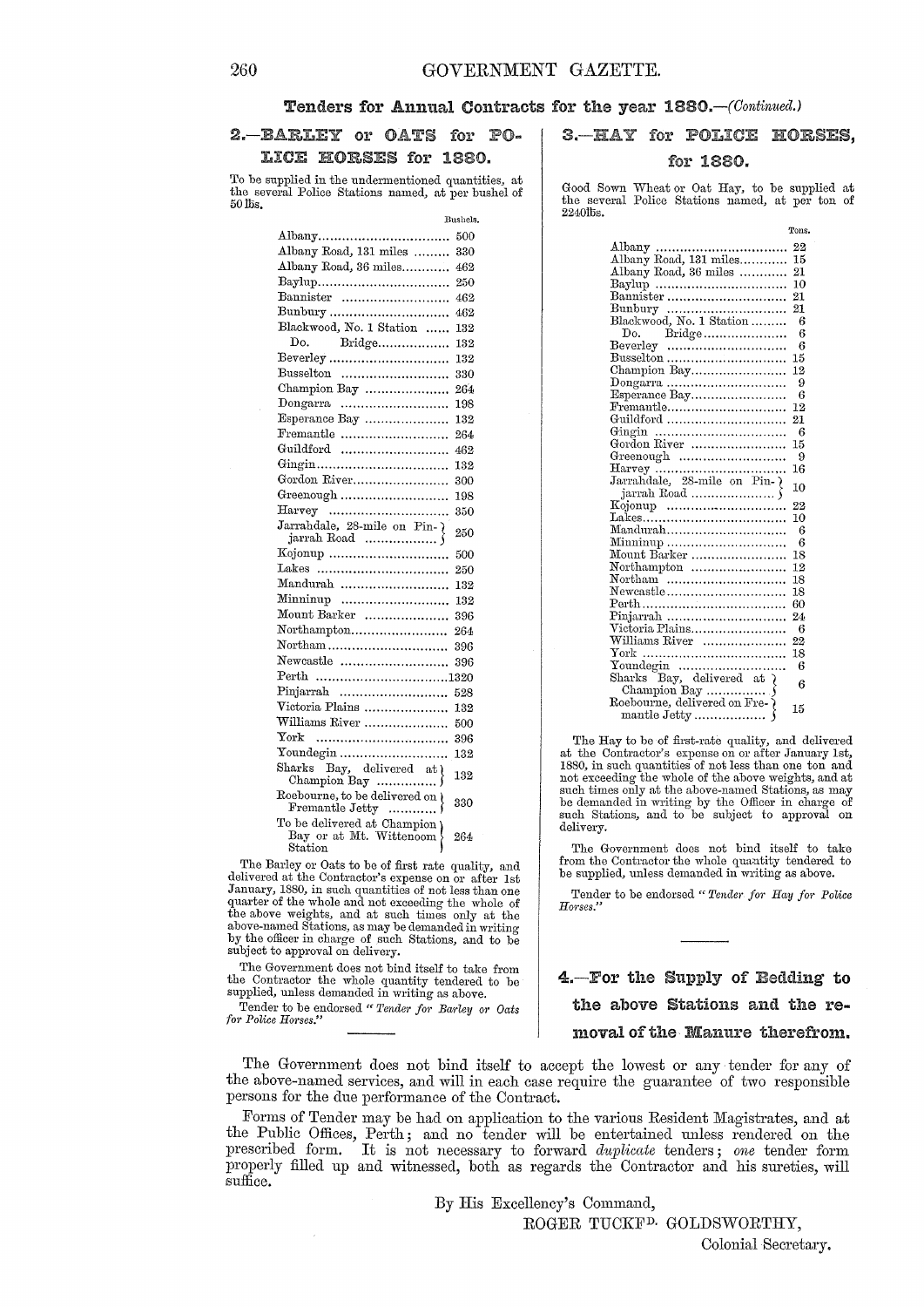#### GOVERNMENT GAZETTE. 261

#### WESTERN AUSTRALIA.

# Mail Time Table during the Months of OCTOBER-NOVEMBER, 1879.

| FOR THE AUSTRALIAN COLONIES, &c.                                                                                                                                                                                                                                                                                                                                                                                                                                                                                                                 |                                                                                                                                                                              |                                                                                                                                    | FOR EUROPE, INDIA.                                                                                                                                                                                                                                                                                                                                                                                                                                           |                                                                                                                                                                                                                                                                                                     |                                                                                                                                                                                                                                     |                                                                                                                                                                                                                                      |                                                                                                                                                                                                                                                                                                                                                                                                      |                                                                                                                                                                                                                                                                                 |                                                                                                                                                                                                                          |                                                                                                                                                                                                                                          |
|--------------------------------------------------------------------------------------------------------------------------------------------------------------------------------------------------------------------------------------------------------------------------------------------------------------------------------------------------------------------------------------------------------------------------------------------------------------------------------------------------------------------------------------------------|------------------------------------------------------------------------------------------------------------------------------------------------------------------------------|------------------------------------------------------------------------------------------------------------------------------------|--------------------------------------------------------------------------------------------------------------------------------------------------------------------------------------------------------------------------------------------------------------------------------------------------------------------------------------------------------------------------------------------------------------------------------------------------------------|-----------------------------------------------------------------------------------------------------------------------------------------------------------------------------------------------------------------------------------------------------------------------------------------------------|-------------------------------------------------------------------------------------------------------------------------------------------------------------------------------------------------------------------------------------|--------------------------------------------------------------------------------------------------------------------------------------------------------------------------------------------------------------------------------------|------------------------------------------------------------------------------------------------------------------------------------------------------------------------------------------------------------------------------------------------------------------------------------------------------------------------------------------------------------------------------------------------------|---------------------------------------------------------------------------------------------------------------------------------------------------------------------------------------------------------------------------------------------------------------------------------|--------------------------------------------------------------------------------------------------------------------------------------------------------------------------------------------------------------------------|------------------------------------------------------------------------------------------------------------------------------------------------------------------------------------------------------------------------------------------|
| Per Rob Roy and Otway.                                                                                                                                                                                                                                                                                                                                                                                                                                                                                                                           |                                                                                                                                                                              |                                                                                                                                    |                                                                                                                                                                                                                                                                                                                                                                                                                                                              | Overland.                                                                                                                                                                                                                                                                                           |                                                                                                                                                                                                                                     | $CHINA$ , &c.<br>$Per Rob Roy.*$                                                                                                                                                                                                     |                                                                                                                                                                                                                                                                                                                                                                                                      |                                                                                                                                                                                                                                                                                 |                                                                                                                                                                                                                          |                                                                                                                                                                                                                                          |
| CLOSE AT<br>DAY.                                                                                                                                                                                                                                                                                                                                                                                                                                                                                                                                 | DATE.                                                                                                                                                                        | TIME.                                                                                                                              | CLOSE AT                                                                                                                                                                                                                                                                                                                                                                                                                                                     | DAY.                                                                                                                                                                                                                                                                                                | DATE.                                                                                                                                                                                                                               | TIME.                                                                                                                                                                                                                                | CLOSE AT                                                                                                                                                                                                                                                                                                                                                                                             | DAY.                                                                                                                                                                                                                                                                            | DATE.                                                                                                                                                                                                                    | TIME.                                                                                                                                                                                                                                    |
| Perth<br>Tuesday<br><br>Tuesday<br>Fremantle<br><br>Guildford<br>Tuesday<br><br>York<br>Saturday<br><br>Northam<br>Saturday<br>$\ddot{\phantom{a}}$<br>Newcastle<br>Saturday<br>$\ddotsc$<br>Canning<br>Friday<br>$\ddotsc$<br>Pinjarra<br>Thursday<br>$\ddotsc$<br>Bunbury<br>Tuesday<br>$\ddotsc$<br>Vasse<br>Tuesday<br>$\ddotsc$<br>Victoria Plains<br>Saturday<br>Sunday<br>Gingin<br>$\ddot{\phantom{a}}$<br>Dongarra<br>Thursday<br>$\ddotsc$<br>Greenough<br>Wednesday<br>Champion Bay<br>Saturday<br>Northampton<br>Friday<br>$\ddotsc$ | Oct. 21<br>Oct. 21<br>Oct. 21<br>Oct. 18<br>Oct. 18<br>Oct. 18<br>Oct. 17<br>Oct. 16<br>Oct. 21<br>Oct. 21<br>Oct. 18<br>Oct. 19<br>Oct. 16<br>Oct. 15<br>Oct. 18<br>Oct. 17 | 11 a.m.<br>2 p.m.<br>8 a.m.<br>2'30 p.m.<br>Noon<br>10 p.m.<br>$9 \text{ p.m.}$<br>10 p.m.<br>8 p.m.<br>9 a.m.<br>9 a.m.<br>1 p.m. | Perth<br>$\cdots$<br>Fremantle<br>$\ddotsc$<br>Guildford<br>$\cdots$<br>York<br>$\cdots$<br>12.30 p.m. Northam<br><br>4 p.m. Newcastle<br>$\ddotsc$<br>Canning<br>$\cdots$<br>Pinjarra<br>$\cdots$<br>Bunbury<br>.<br>Vasse<br>Victoria Plains<br>3 p.m.   Gingin<br>$\dddotsc$<br>Dongarra<br>$\ddotsc$<br>6 p.m.   Greenough<br>$\ddotsc$<br>Champion Bay<br>Northampton<br>Bannister<br>$\cdot$<br>William River<br>Arthur River<br>Kojonup<br>Mt. Barker | Saturday<br>Saturday<br>Saturday<br>Wednesday<br>Wednesday<br>Wednesday<br>Friday<br>Thursday<br>Thursday<br>Wednesday<br>Saturday<br>Sunday<br>Thursday<br>Wednesday<br>Saturday<br>Friday<br>$\ddots$<br>Sunday<br><br>Sunday<br>$\ddots$<br>Sunday<br>$\ddotsc$<br>Sunday<br>Monday<br>$\ddotsc$ | Oct. 25<br>Oct. 25<br>Oct. 25<br>Oct. 22<br>Oct. 22<br>Oct. 22<br>Oct. 24<br>Oct. 23<br>Oct. 23<br>Oct. 22<br>Oct. 18<br>Oct. 19<br>Oct. 16<br>Oct. 15<br>Oct. 18<br>Oct. 17<br>Oct. 26<br>Oct. 26<br>Oct. 26<br>Oct. 26<br>Oct. 27 | 10 a.m.<br>8 a.m.<br>8 a.m.<br>2'30 p.m.<br>12:30 p.m.<br>$4 \text{ p.m.}$<br>Noon<br>10 p.m.<br>8 a.m.<br>4 p.m.<br>8 p.m.<br>3 p.m.<br>9 a.m.<br>$6$ p.m.<br>9 a.m.<br>1 p.m.<br>3a.m.<br>10 a.m.<br>3 p.m.<br>$10$ p.m.<br>3 p.m. | Perth<br>Fremantle<br>Guildford<br>$\cdots$<br>York<br>$\ddotsc$<br>Northam<br>$\ddotsc$<br>Newcastle<br>$\cdots$<br>Canning<br><br>Pinjarra<br>$\ddotsc$<br>Bunbury<br>$\cdots$<br>Vasse<br><br>Victoria Plains<br>Gingin<br>$\ddotsc$<br>Dongarra<br><br>Greenough<br>Champion Bay<br>Northampton<br>Mt. Barker<br>Kojonup<br>$\ddotsc$<br>Arthur River<br>William River<br>Bannister<br>$\ddotsc$ | Tuesday<br>Tuesday<br>Tuesday<br>Saturday<br>Saturday<br>Saturday<br>Tuesday<br>Monday<br>Wednesday<br>Wednesday<br>Saturday<br>Sunday<br>Thursday<br>Friday<br>$\ddotsc$<br>Friday<br>Wednesday<br>Thursday<br>Friday<br>$\cdots$<br>Friday<br>$\ddotsc$<br>Friday<br>Saturday | Nov. 4<br>Nov.<br>4<br>Nov.<br>Nov.<br>Now. 1<br>Nov.<br>Nov.<br>4<br>Nov.<br>3<br>Nov.<br>Nov. 5<br>Nov. 1<br>Nov. 2<br>Oct. $30$<br>Oct. 31<br>Oct.31<br>Oct. 29<br>Oct. 30<br>Oct. 31<br>Oct. 31<br>Oct. 31<br>Nov. 1 | 8 p.m.<br>9 p.m.<br>8 a.m.<br>2 30 p.m.<br>12.30 p.m<br>$4 \,\mathrm{p.m.}$<br>Noon<br>10 p.m.<br>3p.m.<br>$5 \, \mathrm{m}$ .<br>8 p.m.<br>3p.m.<br>9a.m.<br>10 a.m.<br>3 p.m.<br>9a.m.<br>6 p.m.<br>8a.m.<br>3 p.m.<br>8 p.m.<br>2a.m. |

|                               |        | For Albany and the Offices on the Road Overland: |  |  |                  |                                                                                                  |
|-------------------------------|--------|--------------------------------------------------|--|--|------------------|--------------------------------------------------------------------------------------------------|
| CLOSE AT PERTH.               |        | ARRIVE AT ALBANY.                                |  |  | CLOSE AT ALBANY. | ARRIVE AT PERTH.                                                                                 |
| Friday, November 7th, 10 a.m. | $\sim$ |                                                  |  |  |                  | Monday, November 10th, 10 a.m. Wednesday, November 12th, 10a.m. Saturday, November 15th, 10 a.m. |

#### MAILS FROM EUROPE, &c.:

| Due at K.G. Sound.   | Expected to arrive at<br>K.G. Sound. | Expected at G.P.O.   |  |  |
|----------------------|--------------------------------------|----------------------|--|--|
| Monday, November 3rd | Thursday, October 30th               | Sunday, November 2nd |  |  |

#### MAILS FROM COLONIES, &c.:

|                                                         | Leave Melbourne.                                                                                                                                                                                       |       | Leave Adelaide.    |                        |                   | Due at K.G. Sound. |                        | Expected to arrive at<br>K.G. Sound. |                      | Expected at G.P.O.             |                            |  |
|---------------------------------------------------------|--------------------------------------------------------------------------------------------------------------------------------------------------------------------------------------------------------|-------|--------------------|------------------------|-------------------|--------------------|------------------------|--------------------------------------|----------------------|--------------------------------|----------------------------|--|
| "0"WAY"<br>Monday, October 13th<br>Friday, October 17th |                                                                                                                                                                                                        |       |                    | Thursday, October 23rd |                   |                    | Thursday, October 23rd |                                      | Monday, October 27th |                                |                            |  |
|                                                         | "P. & O. STEAMER:"<br>Saturday, November 1st<br>Monday, November 10th<br>Monday, November 3rd<br>Saturday, November 8th<br>Friday, November 7th                                                        |       |                    |                        |                   |                    |                        |                                      |                      |                                |                            |  |
|                                                         | MOVEMENTS of the S.S. "ROB ROY," between GERALDTON and ALBANY:                                                                                                                                         |       |                    |                        |                   |                    |                        |                                      |                      |                                |                            |  |
| Leave<br>Champion<br>Bay.                               | Arrive<br>Fremantle. Fremantle.                                                                                                                                                                        | Leave | Arrive<br>Bunbury. | Arrive<br>Vasse.       | Arrive<br>Albany. | Leave<br>Albany.   | Arrive<br>Vasse.       | Arrive<br>Bunbury.                   | Arrive               | Leave<br>Fremantle. Fremantle. | Arrive<br>Champion<br>Bay. |  |
| Oct.18<br>Oct. 31                                       | Oct. 19    Oct. 21    Oct. 22    Oct. 22    Oct. 23    Oct. 25    Oct. 26    Oct. 27    Oct. 29    Oct. 30<br>Nov. 2  Nov. 5  Nov. 5  Nov. 5  Nov. 5  Nov. 6  Nov. 8  Nov. 9  Nov. 9  Nov. 10  Nov. 12 |       |                    |                        |                   |                    |                        |                                      |                      |                                | Nov. 13                    |  |

The Correspondence by these Mails will be despatched to District P.Os. for Distribution by first opportunity after receipt. *(See* Annual Time Table of 1st January, 1879.)

\* The English Mails to be despatched on the 4th November, will be .due in London *via* Brindisi on December 15th, and *via* Southampton on December 22nd.

LETTERS for Registration must be posted one hour before the closing of the Mails.

LATE LETTERS, on payment of a fee of 6d., may be posted half-an-hour after the closing of the Mails. NEWSPAPERS and Book Packets must be posted one hour before the closing of the Mails, otherwise they will not be forwarded until the next Mail.

MONEY ORDERS will be issued as under:

For the Australian Colonies, &c., up to Monday, October 20th, at 11 a.m. Do. Friday, October 24th, at 11 a.m. For the United Kingdom, up to Monday, November 3rd, at 11 a.m.

General Post Office, Perth,  $\Big\}$  6th October, 1879.

A. HELMICH, Postmaster General and General Superintendent of. Telegraphs.